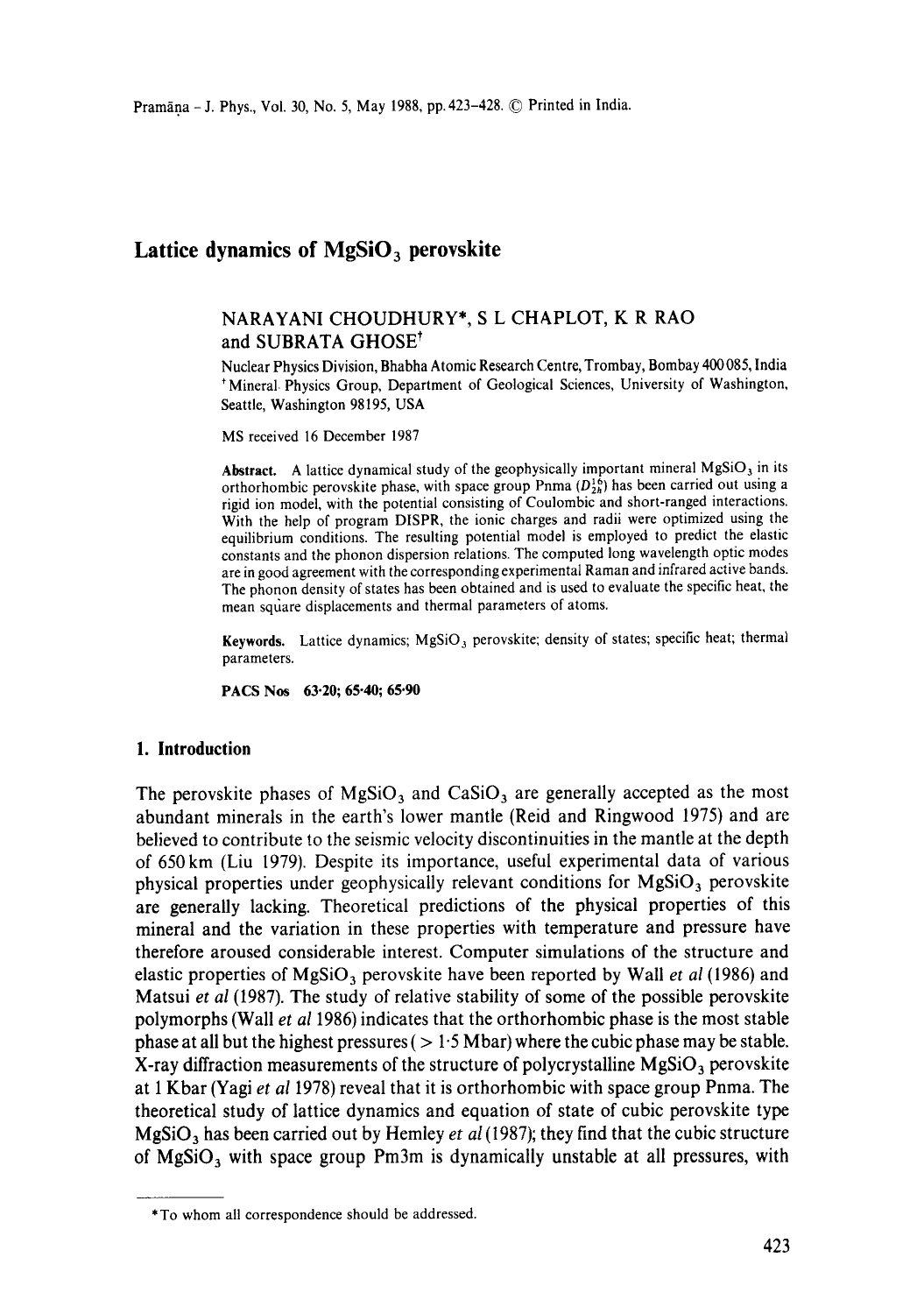imaginary quasiharmonic phonons occurring at the edge of the Brillouin zone. To the best of our knowledge, no detailed lattice dynamical studies on orthorhombic  $MgSiO<sub>3</sub>$ perovskite have been reported earlier.

We have therefore undertaken a lattice dynamical study of the orthorhombic perovskite phase of  $MgSiO<sub>3</sub>$ . The essential input for the calculations is a suitable potential function to represent the interatomic interactions. Our objective has been, (i) to obtain the static properties, viz the cohesive energy, and (b) to predict the dynamical properties, viz the elastic constants, the phonon dispersion relations, the phonon density of states and the specific heat as a function of temperature. In § 2, we discuss the structure of MgSiO<sub>3</sub> perovskite while § 3 outlines the lattice dynamical model used. In § 4, we discuss the computed phonon dispersion relation and density of states, while § 5 summarizes our results and conclusions.

## **2. Structure of MgSiO 3**

The structure of perovskite type  $\rm{ABO}_3$  compounds is made up of a three-dimensional chain of  $BO<sub>6</sub>$  octahedra (Megaw 1972). In the ideal cubic perovskite (figure 1) the smaller cation  $(B)$  has a coordination number of six whereas the larger cation  $(A)$  is surrounded by twelve oxygen atoms. The distortion from the ideal cubic perovskite is caused by rotation and displacement of the octahedron structure. In orthorhombic perovskite the coordination of  $B$  is again six, but the number of oxygen atoms nearest to A varies with the degree of distortion. The crystal of  $MgSiO<sub>3</sub>$  perovskite is orthorhombic with space group Pnma  $(D_{2h}^{16})$  (Ito and Matsui 1978; Yagi *et al* 1978). Its structure can be regarded as a three-dimensional network of corner sharing  $SiO<sub>6</sub>$ octahedra with magnesium ions occupying interstices among the octahedra. Each magnesium ion is surrounded by eight oxygen ions  $O(1)$  at distances less than 2.5 Å and four other oxygen ions  $O(2)$  at further distances between 2.8 and 3.2 Å. Both Mg and  $O(1)$  lie on mirror planes, Si at inversion centres and  $O(2)$  is in a general position. The lattice parameters and atomic positions for  $MgSiO<sub>3</sub>$  perovskite which has four formula units per unit cell are given in table I.



Figure I. Ideal cubic and distorted perovskite structures (Megaw 1972).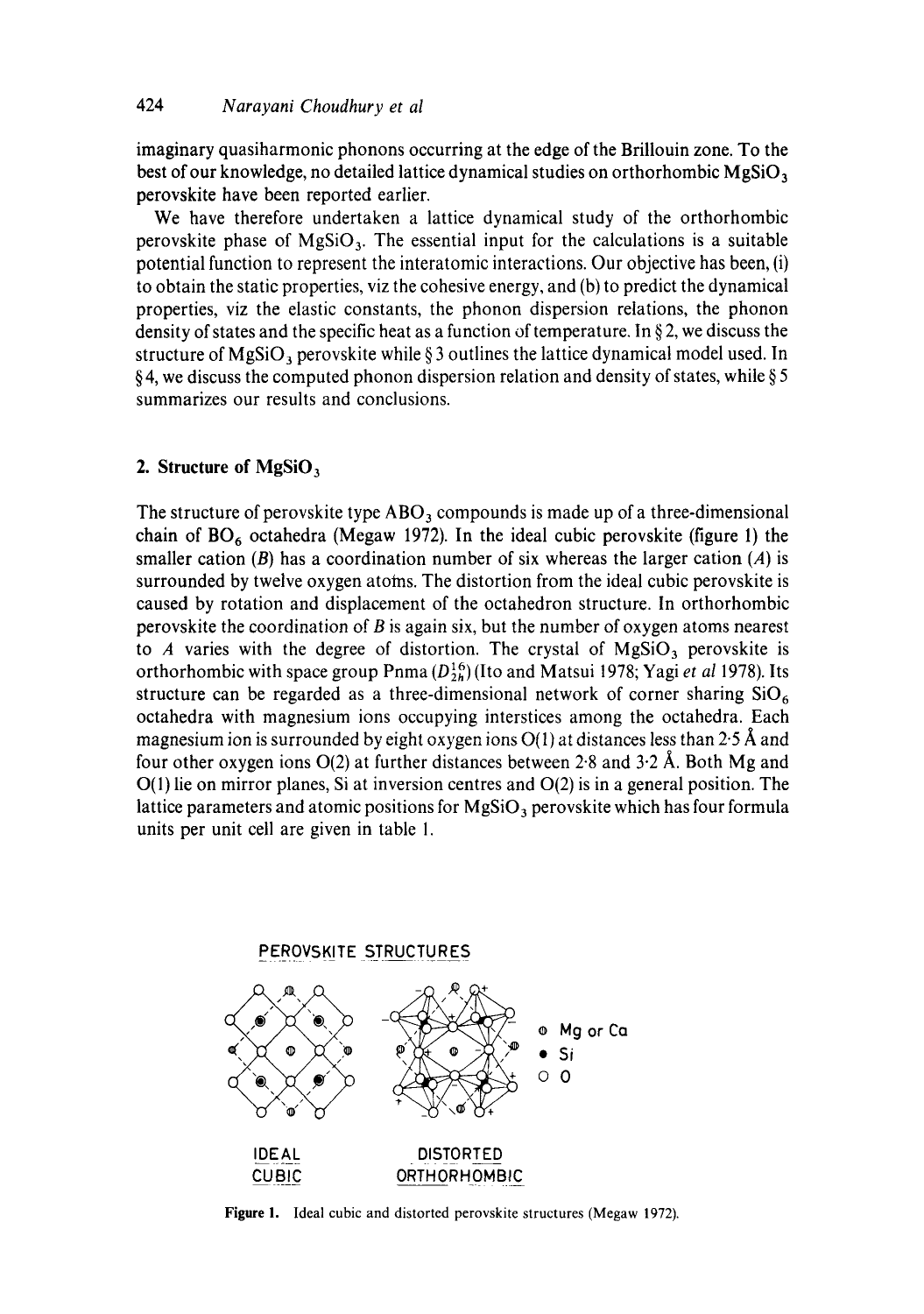| $a = 4.933 \text{ Å}$<br>$b = 6.902 \text{ Å}$<br>$c = 4.78 \text{ Å}$ |           | $V = 162.75 \text{ Å}^3$<br>$\rho = 4.098$ gm/cc<br>$Z = 4$ molecules/unit cell |           |
|------------------------------------------------------------------------|-----------|---------------------------------------------------------------------------------|-----------|
|                                                                        | x         | у                                                                               | z         |
| Mg                                                                     | 0.063(5)  | 0.25                                                                            | 0.974(7)  |
| Si                                                                     | 0.5       | 00                                                                              | $0-0$     |
| O(1)                                                                   | 0.477(11) | 0.25                                                                            | 0.096(10) |
| O(2)                                                                   | 0.291(7)  | 0.056(4)                                                                        | 0.696(7)  |

**Table** 1. Lattice parameters and atomic positions (Yagi *et al* 1978). Space group: Pnma  $(D_{2h}^{16})$ 

#### **3. Lattice dynamical model**

The lattice dynamical analysis is carried out assuming that the interactions among the constituents of the lattice can be described by an atom-atom potential function in the rigid ion model within the usual quasiharmonic approximation. The atom-atom potential function consists a long-ranged Coulomb interaction and a short-ranged Born-Mayer type repulsive interaction as in our earlier studies of other complex ionic crystals including silicates (Rao *et al* 1987). The potential energy between two nonbonded atoms  $k$  and  $k'$  separated by a distance  $r$  is given by

$$
V(r) = (e2/4\pi\varepsilon_0)\{[Z(k)Z(k')]/r\} + a \exp\left[\frac{-br}{R(k) + R(k')}\right]
$$
 (1)

with  $a = 1822 \text{ eV/atom}$ , and  $b = 12.364$ ; and  $Z(k)$  and  $R(k)$  are respectively the charge and radii of the kth atom, and are treated as parameters. These parameters were evaluated using physicochemical considerations and equilibrium conditions that at equilibrium the forces on all the atoms must vanish and the system must be stressfree. The final parameters  $Z(k)$  and  $R(k)$  used are 1.5, 2.1 and  $-1.2$  for the charges and 1.43, 1.15, and 1.64 Å for the radii of Mg, Si and O atoms, respectively. The static lattice energy per unit cell was  $-245.67$  eV and the computed bulk modulus and elastic constants are given in table 2. The computed value of the bulk modulus at zero pressure (namely 247 GPa) is in excellent agreement with the corresponding experimental value of 247 GPa (Kudoh *et al* 1987). In table 2, we have also included the computed elastic constants of Matsui *et al* (1987) who obtain the structural and elastic properties of the perovskite phase of  $MgSiO<sub>3</sub>$  from a computational model based on energy minimization. Our elastic constants are systematically lower than those of Matsui *et al* (1987); but can be suitably scaled by varying the potential parameters.

### **4. Phonon dispersion relation and density of states**

Group theoretical analysis of lattice vibrations of atomic crystals making use of irreducible multiplier representations has been carried out and the symmetry vectors of normal vibrations along the three high symmetry directions  $\Sigma$ ,  $\Delta$ , and  $\Lambda$  are derived.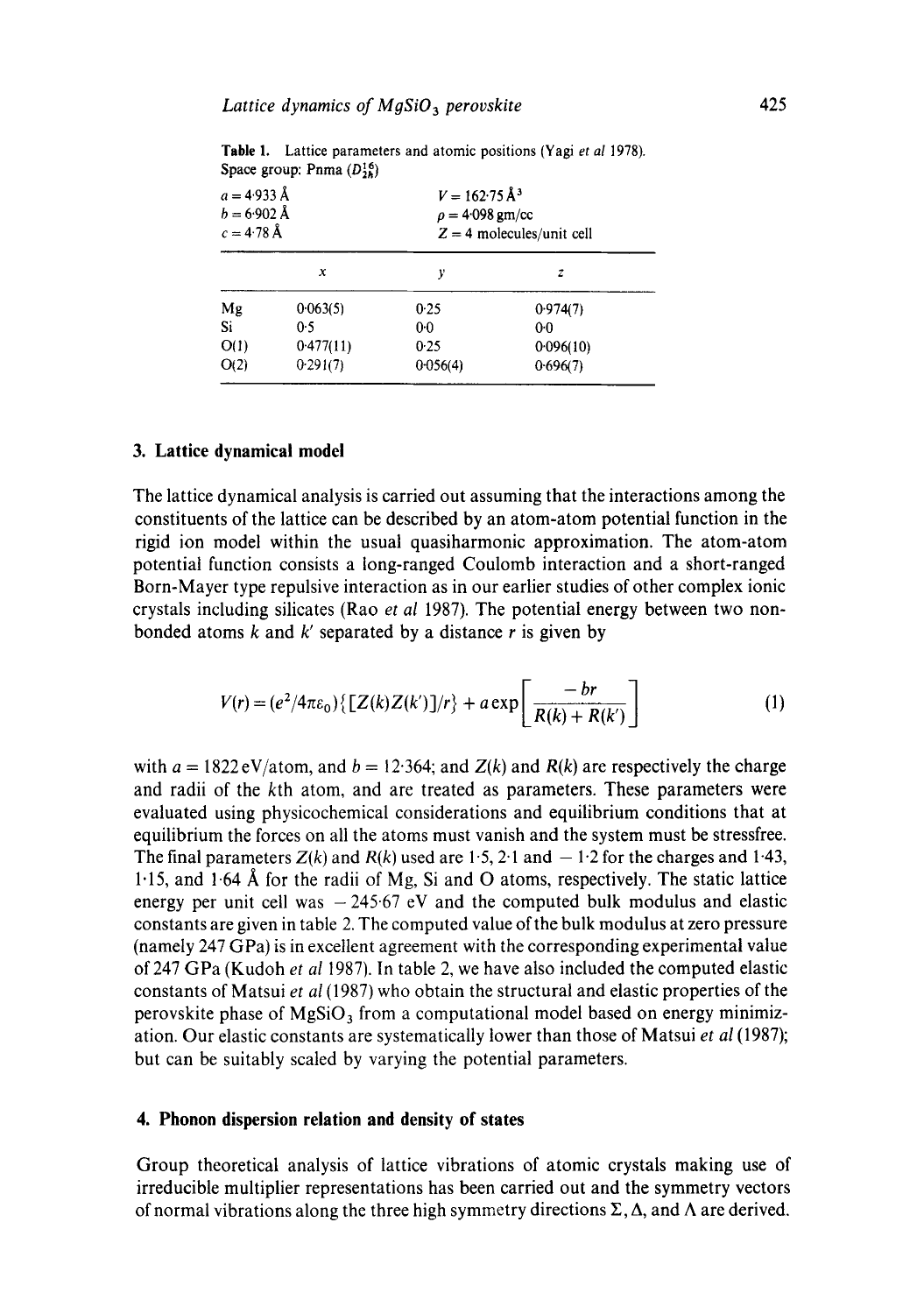|                                                                  | Present<br>work<br>(computed) | Matsui et al (1987)<br>(computed) | Experimental<br>Kudoh et al (1987) |
|------------------------------------------------------------------|-------------------------------|-----------------------------------|------------------------------------|
|                                                                  | 243                           | 261                               | 247                                |
| $\begin{array}{c} K_0 \\ C_{11} \\ C_{22} \\ C_{33} \end{array}$ | 367                           | 506                               |                                    |
|                                                                  | 281                           | 378                               |                                    |
|                                                                  | 323                           | 460                               |                                    |
|                                                                  | 130                           | 159                               |                                    |
| $C_{44}$<br>$C_{55}$                                             | 77                            | 112                               |                                    |
| $C_{66}$                                                         | 142                           | 162                               |                                    |

Table 2. Elastic constants of MgSiO<sub>3</sub> perovskite in GPa.

**These symmetry vectors have been used in block diagonalizing the dynamical matrix and the lattice dynamical model described above has been used to predict the phonon dispersion curves and their associated atomic motions, making use of program DISPR (Chaplot 1978). The phonon dispersion curves along the three directions are shown in figure 2. There are no degenerate modes along any of the three directions.** 



**Figure 2. Phonon dispersion curves along the three high symmetry directions with**  wavevectors along  $a^*(\Sigma)$ ,  $b^*(\Delta)$  and  $c^*(\Lambda)$  directions. There are 60 phonon branches along **each direction.**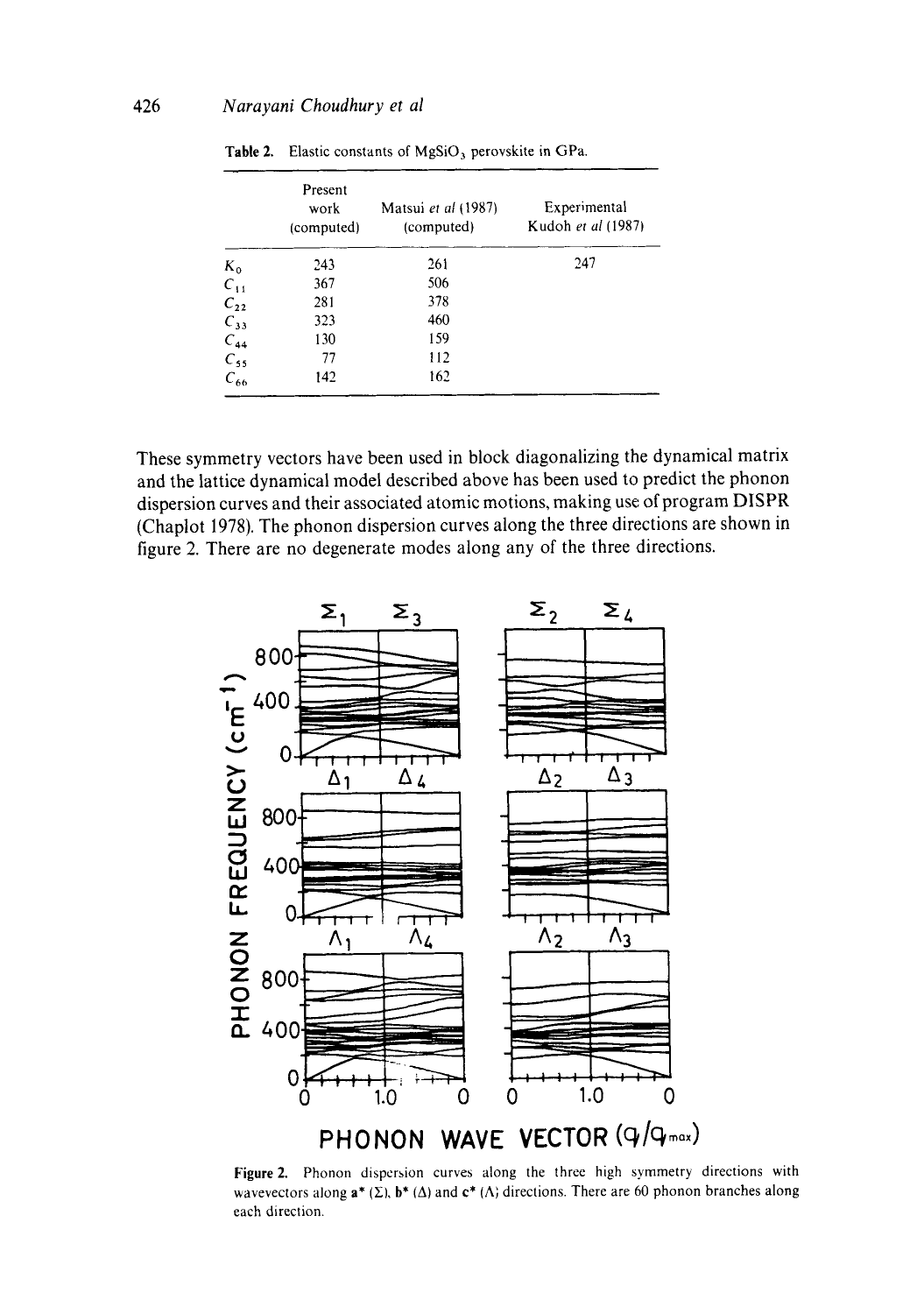The density of states or frequency distribution of phonons is defined as

$$
g(\omega) = A \int \sum_j \delta(\omega - \omega_j(\mathbf{q})) \, \mathrm{d}\mathbf{q},
$$

where A is a normalization constant such that  $\int q(\omega) d\omega = 1$ ; and  $\omega_j(q)$  is the phonon frequency of the *j*th normal mode of a phonon with wavevector  $q$ . The root sampling method was used in obtaining  $g(\omega)$  and the computed density of states is shown in figure 3. The density of states was used to evaluate the specific heat  $C<sub>r</sub>(T)$ , given by,

$$
C_v(T) = k \int \left(\frac{\hbar \omega}{kT}\right)^2 \frac{\exp(\hbar \omega/kT)}{[\exp(\hbar \omega/kT) - 1]^2} g(\omega) d\omega,
$$

where  $k$  is the Boltzmann constant and  $T$  is the temperature. The partial density of states  $g_t^i(\omega)$  has been obtained as discussed in Choudhury *et al* (1986) and is used to evaluate the mean square displacements  $\langle u_i^2 \rangle$  and thermal parameters  $B_i$  of atom i, given by,

$$
\langle u_i^2 \rangle = C \frac{2\hbar}{m_i} \int \frac{\{(e^{\hbar \omega / kT} - 1)^{-1} + 1/2\}}{\omega} g_i^i(\omega) d\omega
$$

$$
B_i = \frac{8\pi^2 \langle u_i^2 \rangle}{3}
$$

where  $m_i$  is the mass of the *i*th atom, and C is a normalization constant normalizing  $\langle u_i^2 \rangle$  to three degrees of freedom.

#### **5. Results and conclusions**

The density of states in figure 3 has peaks around  $350 \text{ cm}^{-1}$ ,  $550 \text{ cm}^{-1}$ , and  $700 \text{ cm}^{-1}$ and has no band gaps as in forsterite (Rao *et al* 1987). The band gap in forsterite  $Mg_2SiO_4$  was essentially due to the large difference between the vibrational frequencies corresponding to intermolecular and intramolecular vibrations of the silicate molecule;



Figure 3. The computed density of states in the rigid-ion model.